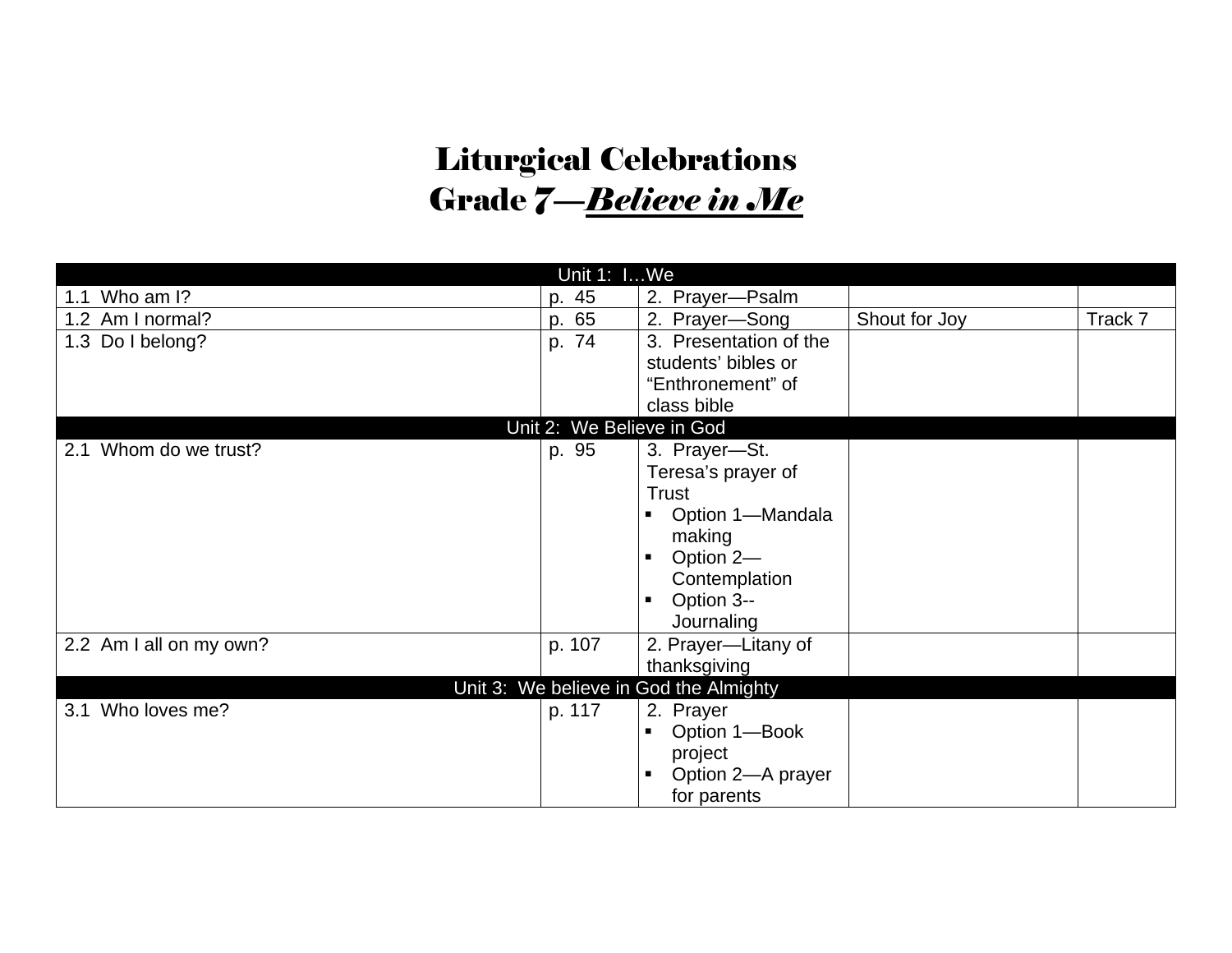| 3.2 It's a free country. Why shouldn't I do whatever I | p. 127 | 2. Prayer-Meditation                                     |                          |      |  |
|--------------------------------------------------------|--------|----------------------------------------------------------|--------------------------|------|--|
| want?                                                  |        |                                                          |                          |      |  |
| 3.3 Who's in control?                                  |        |                                                          |                          |      |  |
|                                                        |        | Unit 4: We believe in Godthe creator of heaven and earth |                          |      |  |
| 4.1 Is what I do good enough?                          | p. 149 | 2. Prayer-Guided                                         |                          |      |  |
|                                                        |        | <b>Meditation and Psalm</b>                              |                          |      |  |
|                                                        |        | 8                                                        |                          |      |  |
| 4.2 That's not my job! Is it?                          |        |                                                          |                          |      |  |
| 4.3 Why do I need you?                                 | p. 174 | 2. Prayer-Litany of                                      |                          |      |  |
|                                                        |        | the Saints                                               |                          |      |  |
|                                                        |        | Unit 5: We believe in Jesus Christ, his only Son         |                          |      |  |
| 5.1 What's in a name?                                  | p. 185 | Prayer-The Jesus                                         |                          |      |  |
|                                                        |        | Prayer                                                   |                          |      |  |
| 5.2 How does Jesus challenge me?                       | p. 193 | 2. Prayer-Eucharistic                                    |                          |      |  |
|                                                        |        | Prayer IV                                                |                          |      |  |
| 5.3 What makes Jesus believable?                       | p. 205 | 2. Prayer-"Lord, to                                      |                          |      |  |
|                                                        |        | whom can we go?"                                         |                          |      |  |
| Unit 6: We believe in Jesusour Lord                    |        |                                                          |                          |      |  |
| 6.1 Am I free to be me?                                | p. 213 | 2. Prayer-Fasting                                        |                          |      |  |
|                                                        |        | and abstinence                                           |                          |      |  |
| 6.2 What do I need to be happy?                        | p.223  | 2. Prayer-Meditation                                     | **the Catholic Book of   |      |  |
|                                                        |        |                                                          | Worship (CBW) II**       |      |  |
|                                                        |        |                                                          |                          |      |  |
|                                                        |        |                                                          | <b>Be Not Afraid</b>     | #481 |  |
|                                                        |        |                                                          | <b>Blest Are They</b>    | #522 |  |
|                                                        |        |                                                          | The Song of Beatitudes   | #523 |  |
|                                                        |        |                                                          |                          | #286 |  |
| 6.3 Is my way the best way?                            | p. 231 | 2. Prayer-The Lord's                                     | ** The Lord's Prayer can | #287 |  |
|                                                        |        | Prayer                                                   | be found in the Catholic |      |  |
|                                                        |        | Option 1-Prayer                                          | <b>Book of Worship</b>   | #14L |  |
|                                                        |        | dialogue                                                 | (CBW)III**               |      |  |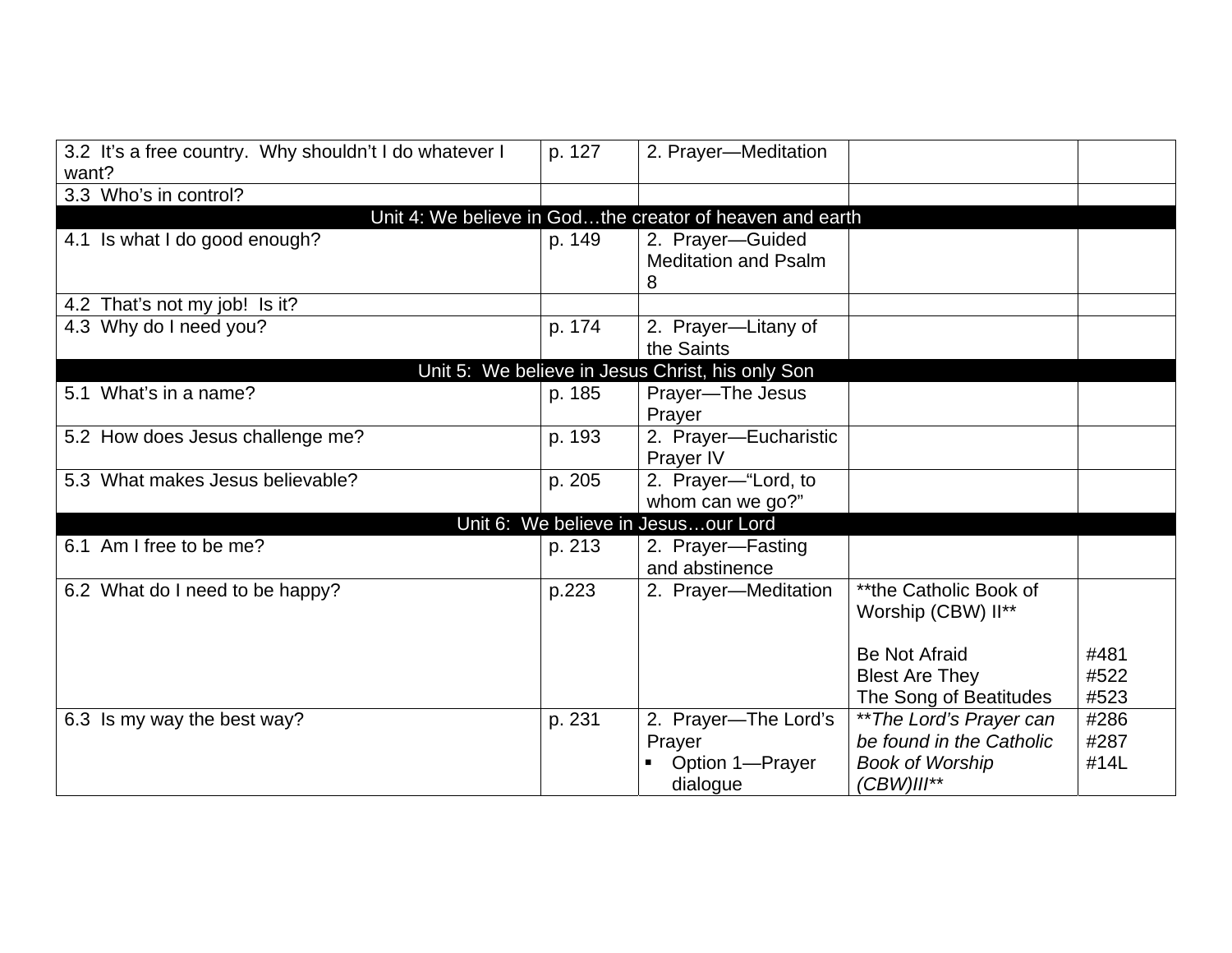|                                                                                                             |         | Option 2-Singing<br>$\blacksquare$                         |                  |          |  |
|-------------------------------------------------------------------------------------------------------------|---------|------------------------------------------------------------|------------------|----------|--|
| Unit 7: We believe in Jesuswho was conceived by the power of the Holy Spirit                                |         |                                                            |                  |          |  |
|                                                                                                             |         | and born of the Virgin Mary                                |                  |          |  |
| 7.1 Why is everybody picking on me?                                                                         | p. 244  | 2. Prayer-Hail Mary                                        |                  |          |  |
| 7.2 Who understands me?                                                                                     | p. 255  | 3. Prayer-Prayer                                           |                  |          |  |
|                                                                                                             |         | Service                                                    |                  |          |  |
| Unit 8: He suffered under Pontius Pilate, was crucified, died and was buried. He descended to the dead.     |         |                                                            |                  |          |  |
| 8.1 What risks are worth taking?                                                                            | p. 264- | 2. Prayer-Stations of                                      |                  |          |  |
|                                                                                                             | 265     | the Cross                                                  |                  |          |  |
| 8.2 What's the point of sacrifice?                                                                          | p. 271  | 2. Prayer-Psalm of                                         |                  |          |  |
|                                                                                                             |         | thanksgiving                                               |                  |          |  |
| 8.3 Who's in? Who's out?                                                                                    | p. 281  | 2. Prayer-                                                 | I Am You         | Track 5  |  |
|                                                                                                             |         | Spontaneous prayer                                         |                  |          |  |
|                                                                                                             |         | Unit 9: On the third day he rose. He ascended into heaven. |                  |          |  |
| Is there hope?<br>9.1                                                                                       | p. 288  | 1. Options                                                 |                  |          |  |
|                                                                                                             |         | Option 1-                                                  |                  |          |  |
|                                                                                                             |         | Symbols and                                                |                  |          |  |
|                                                                                                             |         | signs of hope                                              |                  |          |  |
|                                                                                                             |         | Option 3-<br>п                                             | You are Life     | Track 10 |  |
|                                                                                                             |         | Music and                                                  |                  |          |  |
|                                                                                                             |         | images                                                     |                  |          |  |
|                                                                                                             | p. 289  | 2. Prayer-Meditation                                       |                  |          |  |
| Unit 10: He is seated at the right hand of the Father. He will come again to judge the living and the dead. |         |                                                            |                  |          |  |
| 10.1 Who's a winner?                                                                                        | p. 299  | 2. Prayer-Reflection                                       | Let Me Draw Near | Track 12 |  |
| 10.2 What's fair?                                                                                           |         |                                                            |                  |          |  |
| 10.3 Does anyone really notice what I do?                                                                   | p. 312- | 2. Prayer-Litany of                                        |                  |          |  |
|                                                                                                             | 313     | thanksgiving                                               |                  |          |  |
| Appendix 2                                                                                                  |         |                                                            |                  |          |  |
| Pathways to Prayer                                                                                          | p. 320- | <b>Meditation: Praying</b>                                 |                  |          |  |